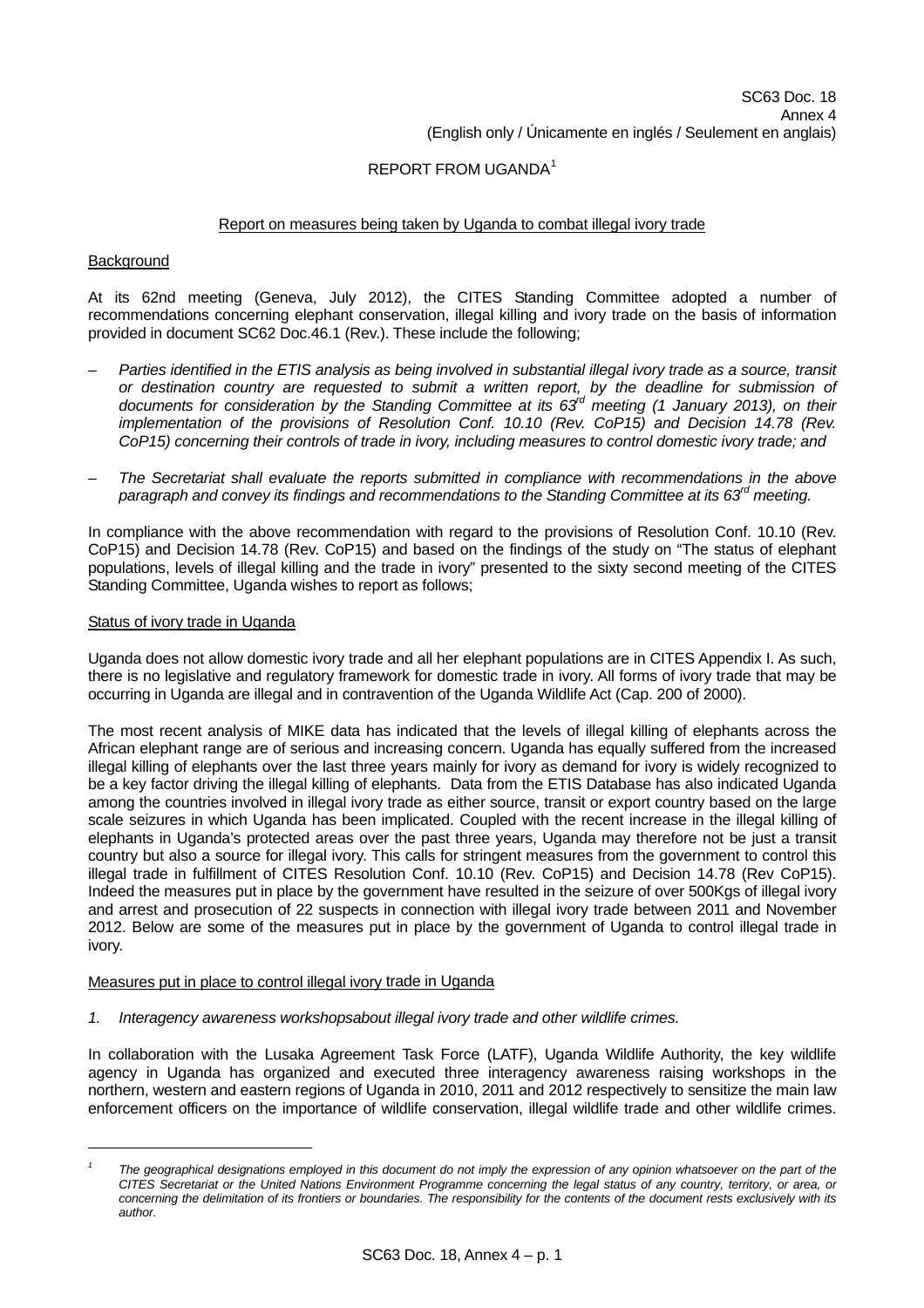The workshops attracted a wide range of law enforcement stakeholders from Judiciary (Magistrates, Prosecutors), Police, the national Army, Intelligence organs, customs officials and wildlife officials involved in law enforcement activities. The key outcome of the three awareness raising workshop is the commitment the law enforcement agencies pledged in the fight against illegal wildlife trade. This has already started paying off as evidenced from the four ivory seizures at Entebbe Airport in 2012 mainly by Customs officials as a result of the sensitization about the illegal ivory and other wildlife specimen trade.

## *2. Acquisition of ivory detection tool kits*

The Lusaka Agreement Task Force (LATF) provided two ivory detectors to Uganda Wildlife Authority. One of the detectors that isdeployed permanently at Uganda's main International Airport has been instrumental in the ivory seizures that have been made at Entebbe Airport. The detectors have also been very handy and helpful for on spot checks along major high ways following intelligence tip offs of vehicles carrying ivory. The major challenge however is that there are very few ivory detectors to be deployed in all major ivory routes across the country. If we had enough of these detectors, they would be deployed at all major roads to the city to check all vehicles entering Kampala from upcountry as ivory is brought to Kampala mainly by road.

## *3. Establishment of an intelligence unit for the Uganda Wildlife Authority.*

Uganda Wildlife Authority the main agency responsible for wildlife management in the country has in the past relied on intelligence from other security agencies in the country. This was a major hindrance to detecting illegal wildlife trade and other wild crimes especially if involving the security agencies themselves. However, Uganda Wildlife Authority has now recruited an 80 man intelligence Unit sinceOctober 2012 and the recruits are currently undergoing a four month training on intelligence and other undercover operations at the UWA main training camp in Murchison Falls National Park. The Unit after training will be deployed in all regions of the country to gather intelligence on all forms of illegal wildlife trade and other wildlife crimes. The Unit that will be independent of the general park structures will be commanded by a Coordinator based at the Headquarters who reports directly to the Executive Director and will be facilitated to establish a network of informers across the country to detect crime and pass on information that would feed the main stream law enforcement to combat wildlife crime. This will greatly reduce the illegal ivory trade and other forms of wildlife crime that were previously happening unnoticed.

# *4. Ongoing process for the revision of the Uganda Wildlife Act*

The Ministry of Tourism, Wildlife and Antiquities is spearheading the process to revise the main wildlife law in Uganda (The Uganda Wildlife Act (Cap 200 of 2000) with a view to domesticating and mainstreaming CITES into the national legislation and also addressing several gaps identified during the last decade of implementing the same law particularly the penalties to wildlife crime offenders that were originally not deterrent enough. The technical review of the Act has been completed and the draft is to be presented to the national stakeholders for their input in January/February 2013 after which it will be presented to the Cabinet to generate a bill to Parliament by September 2013. The revised Act provides for bigger and stringent penalties for wildlife offenders, which was not very deterrent and a major setback in the current law.

## *5. Coordination and collaboration with other security and law enforcement agencies*

Uganda Wildlife Authority has intensified and strengthened her collaboration with other security and law enforcement agencies in monitoring the illegal wildlife trade. Both the national Army (Uganda Peoples' Defense Forces) and the national Police have appointed liaison officers to work with the wildlife agency in matters of security and law enforcement in the wildlife and Tourism sector. The Uganda Peoples' defense Forces has seconded a force of 600 soldiers to work alongside the wildlife rangers in national parks to combat wildlife crime while a national Tourism Police of 100 police officers has been assigned to work with the wildlife agency in not only providing security and safety to tourists but also assisting the wildlife body in the investigation and quick prosecution of suspects involved in wildlife crime. This coordination will greatly improve the efficiency in handling wildlife crimes and in turn result in reduced wildlife crime in the country.

UWA in coordination with Interpol, Uganda Revenue Authority and LATF successfully investigated a case in which a consignment containing about 1.5 tons of ivory shipped from Uganda was seized at Colombo in Sri Lanka in May 2012. As a result of good coordination, two suspects were in October 2012 arrested and prosecuted in Uganda. The case is still in court but there is overwhelming evidence to secure conviction.